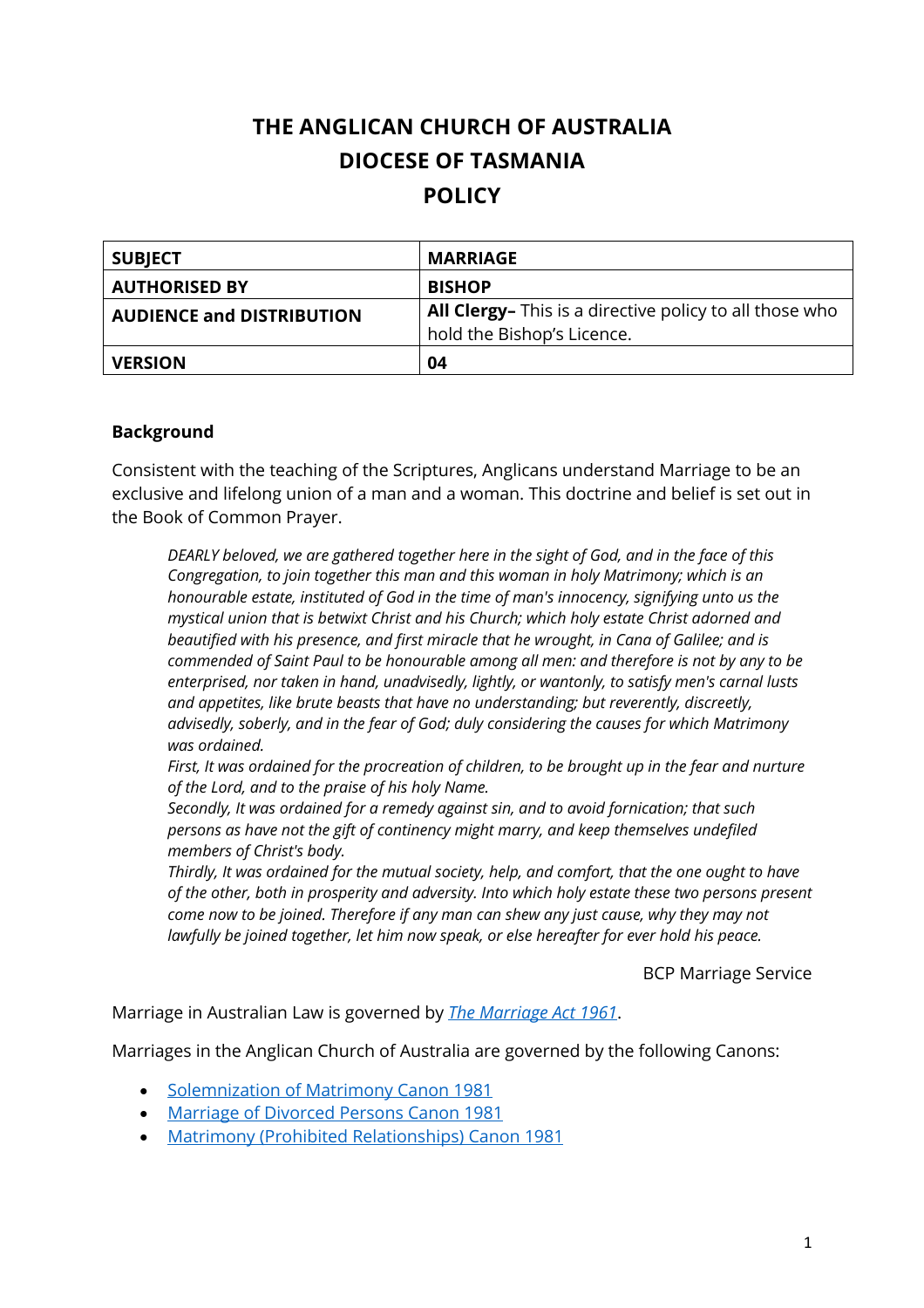In Tasmania Anglican Marriages may only be conducted by Licenced Ministers who hold a current marriage celebrant's licence.

## A. **Marriages Generally**

- 1. Priests who have been registered with the Australian Government can undertake marriage services. That registration is conditional upon the use of an authorised Anglican liturgy for Marriage.
- 2. Performing a marriage is at the discretion of the minister. He or she is not compelled to respond to every request.
- 3. Marriage preparation / pre-marriage counselling is encouraged and may be conducted by a person or organisation outside of the church.
- 4. Local rules and customs may be developed and made available to all enquirers.
- 5. Fees may be charged for a wedding. The Registry is available to give guidance on the setting of fees for weddings.
- 6. A wedding would normally be conducted in a consecrated Anglican building.

## B. **Weddings conducted outside of Anglican Church Buildings in Tasmania**

- 1. From time to time ministers will be requested to conduct a wedding outside of a church building, either in the open air or another public facility. It may be helpful for pastoral reasons to allow this. Discretion is given to the Incumbent of the Parish where the proposed wedding is to take place to allow the wedding to proceed.
- 2. If there is any doubt, the matter may be referred to the Bishop.

#### C. **Weddings conducted in other Parishes in the Diocese of Tasmania**

- 1. From time to time, ministers are asked to perform a marriage in a Parish in the Diocese where they are not the Incumbent. Permission must be sought from the Incumbent of the Parish in which the marriage is to take place, prior to agreeing to take the wedding.
- 2. Information from the Incumbent about local customs should be sought and followed where possible. Good communication with the incumbent is encouraged.

#### D. **Marriages Outside the Diocese of Tasmania**

- 1. Priests who are registered marriage celebrants can undertake marriage services throughout the country. However, that registration is conditional upon the use of an authorised Anglican service, that is authorised by the Bishop of the Diocese in which the wedding occurs.
- 2. A priest needs to seek the permission to conduct a marriage from the Bishop in the Diocese where the marriage is to be performed. Please contact the Bishop seeking such permission as early as possible. Priests of the Diocese of Tasmania have my approval to perform weddings in other dioceses as long as they have the permission of the Diocesan Bishop where the marriage is to occur. A priest can participate in marriage services other than as the celebrant without the Bishop's authority, although it is always good to have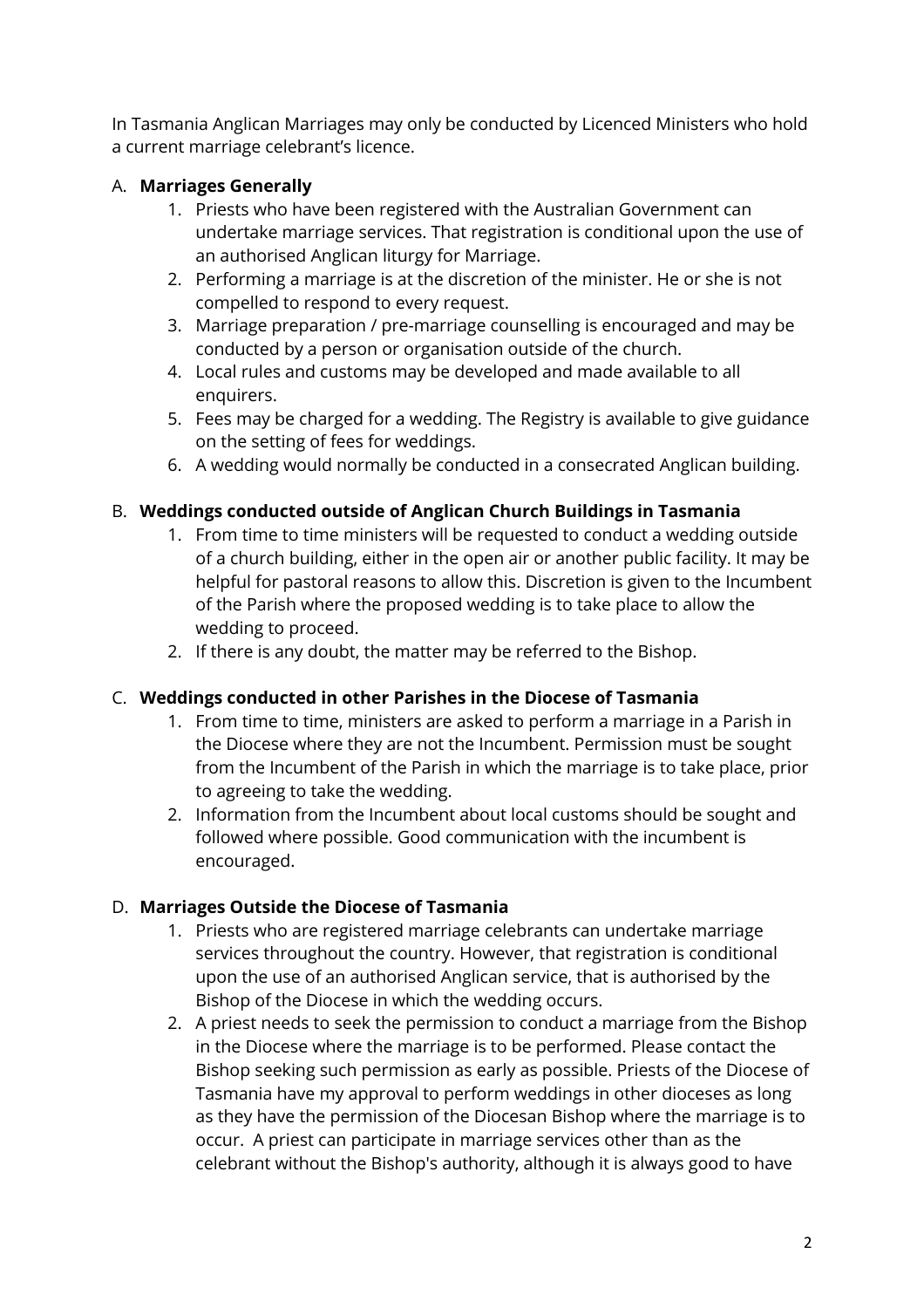open communication with Diocesan Bishops. A request to a Diocesan Bishop will need to have the support of the Incumbent of the parish in which the marriage is to take place.

3. Specific permission will be required from the respective Diocesan Bishop to perform a wedding outside a church building as this is not necessarily a practice approved in all dioceses.

#### E. **Marriages in Anglican Buildings conducted by a Minister of another denomination**

- 1. This would only be allowed in exceptional circumstances and the Rector must obtain permission from the Bishop for the wedding to occur.
- 2. In such a case the Minister must demonstrate that the service represents a doctrine of marriage that is compatible with Anglican teaching. This may require obtaining a copy of the proposed marriage service and vows.
- 3. If such a wedding should occur, the Rector (or delegate) would welcome the minister and the congregation to the Parish as a host and be present throughout.

## F. **Same-Sex Weddings or Services of Blessing**

- 1. The Marriage Amendment Act 2017 made provision for marriage between two persons of the same gender in Australian Law. However, it restricts the Anglican Church of Australia to use only an Anglican Liturgy to solemnise a marriage. These liturgies do not allow us to conduct same-sex marriages.
- 2. Licenced Clergy and other licenced ministers in the Diocese of Tasmania are not permitted to liturgically participate in any same-sex marriages or blessings in Tasmania or anywhere else, including robing or wearing a clerical collar.
- 3. In line with the Australian Bishops' statement (2018) concerning the Marriage Amendment Act, it is not appropriate for church buildings and halls, and chapels owned by Anglican schools and other Anglican organisations to be used as venues for same-sex marriages or blessings.
- 4. Where it is the Bishop's jurisdiction, no Anglican building is allowed to be used for a same-sex wedding, blessing, reception or celebration.
- 5. Anglican buildings are also not to be used for a secular marriage celebrant or for another denomination to perform or bless a same-sex marriage.

#### G. **Remarriage of a Divorced Person**

- 1. Principles and Guidelines:
	- The Church recognises that it has a double task to fulfil.
		- a. To bear faithful witness to the Christian ideal that marriage is a lifelong commitment between one man and one woman.
		- b. To provide loving care for those whose marriage breaks down and who are looking for new growth in Christ.
- 2. The Rector may grant permission for the remarriage of a divorced person after a careful consideration. The Rector may refer the decision to the Bishop.